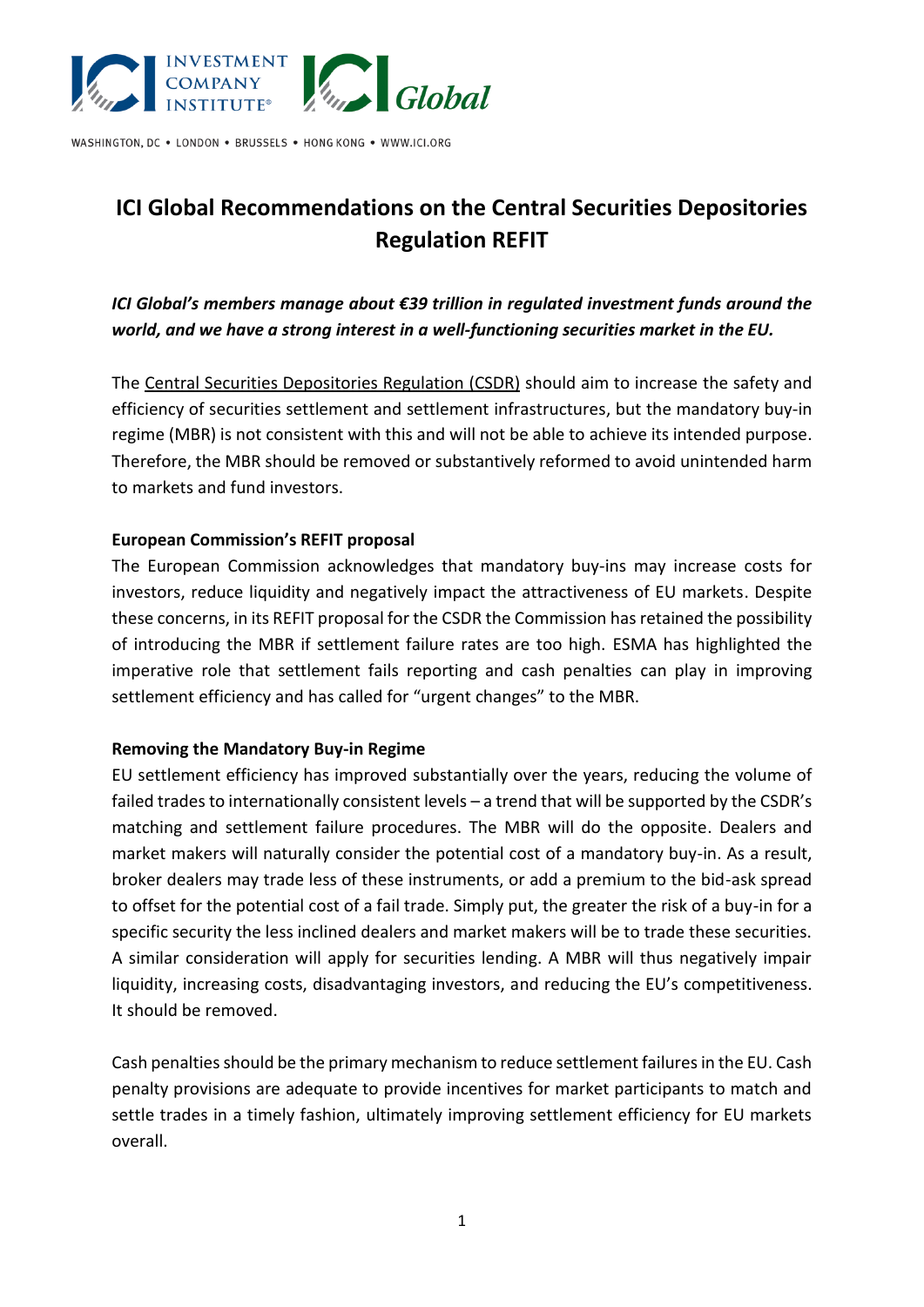## **Liquidity and cost implications from the mandatory buy-in regime**

The introduction of a MBR may have the following negative consequences for market participants, including fund investors:

- **Reducing liquidity, particularly for less liquid securities, thereby increasing risk and cost for investors** as dealers and market makers trade less and add a premium to bidask spreads to cover the cost of a failed trade.
- **Forcing non-failing counterparties to accept cash in lieu of securities even if this is not in their best interest**, rather than allowing a failed trade to be resolved bilaterally such as by extending the settlement cycle, agreeing a different replacement security or a partial cash settlement etc.
- **Adversely impacting fund investors** as accepting cash compensation for a failed buyin may impact corporate action eligibility, create tax liabilities, require NAV correction, and ultimately reduced investment performance and increase cost.
- **Reducing market efficiency** as the requirement to appoint a buy-in agent may create incentives for a counterparty to fail on a trade if they can achieve better terms than settling it, thereby conflicting with the goal to enhance settlement efficiency
- Increasing trading costs as the small number of authorised buy-in agents risks creating a monopoly or oligopoly.

## **Reforming the mandatory buy-in regime**

While we believe EU policymakers should remove the MBR from the CSDR, if a buy-in regime is retained then it should be made voluntary, giving the non-failing party the ability to use the buy-in rule if in their best interest – this provides a guaranteed layer of investor protection and safety in the settlement system and is consistent with international best practices.

The MBR should be framed in a predictable and proportionate manner. The vagueness of the criteria and of the examination procedure in the current proposal could result in implementing the MBR in scenarios that would hamper investors and capital markets. The MBR should only be implemented under the following conditions – building on those in the Commission's proposal:

- As a last resort measure when other possibilities (e.g., recalibrating cash penalty levels) have not sufficiently increased the settlement efficiency as measured over a timeframe which takes account of pre-CSDR settlement failure levels;
- Based on a comparison assessment of only those third-country markets which have introduced MBRs to reduce the level of settlement failures;
- Only if it can be demonstrated that mandatory buy-ins will not have a negative impact on fund investors, including in, but not limited to, stress scenarios.